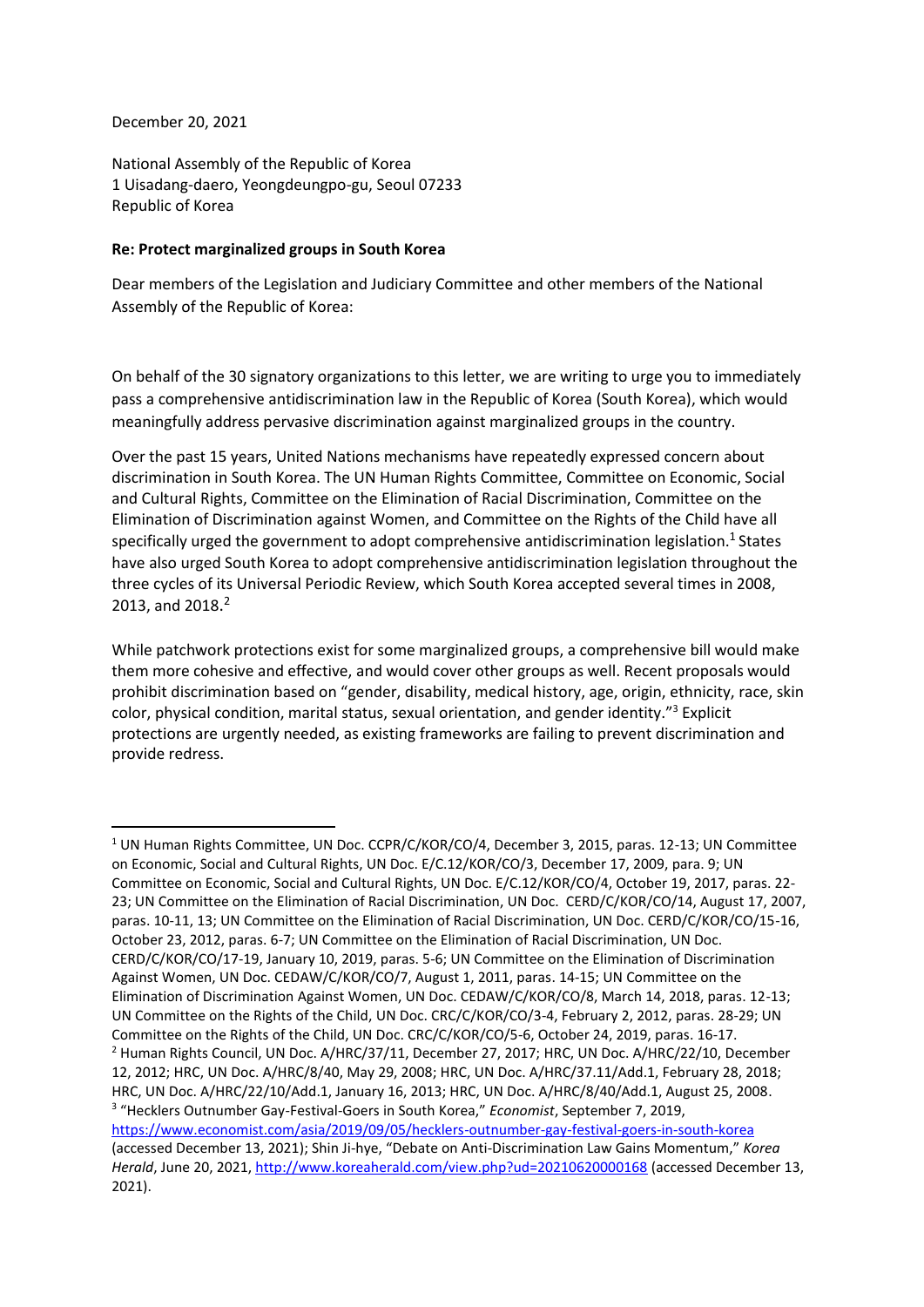South Korea lags globally in protecting the rights of women and girls. Traditional patriarchal values remain deeply embedded in society and help drive deep gender inequity. In the 2021 World Economic Forum Global Gender Gap ranking, South Korea ranked 102 out of 156 countries, with an especially large gender gap on economic participation and opportunity, where it ranked 123.<sup>4</sup> The country ranked 134—among the worst in the world—on the percentage of legislators, senior officials, and managers who are women, with 16 percent of these roles filled by women.<sup>5</sup> Less than 3 percent of board members at South Korea's top 200 listed companies and less than 4 percent of top executives are women.<sup>6</sup> South Korean women do more than four times as much unpaid work as men and face a 33 percent gender pay gap.<sup>7</sup> Gender-based violence is unfortunately- widespread, as well as digital sex crimes.<sup>8</sup> In 2019, the Korea Women's Hotline estimated that a woman was murdered every 1.8 days.<sup>9</sup> In a 2017 survey of 2,000 South Korean men by the Korean Institute of Criminology, nearly 80 percent of respondents reported they had committed violence against an intimate partner.<sup>10</sup>

Discrimination against older people in South Korea is pervasive.<sup>11</sup> Research by the Organisation for Economic Co-operation and Development (OECD) found that over 40 percent of older people in South Korea live in relative poverty, the highest rate among OECD countries.<sup>12</sup> In a 2018 survey of 1000 older people by the National Human Rights Commission of Korea, 59 percent of respondents said they had difficulty finding jobs because of age restrictions, while 44 percent said they had experienced ageism in their workplaces.<sup>13</sup> A 2020 report by the Korea Elder Protection Agency of the Ministry of Health and Welfare said the cases of abuse against older people increased from 2,674 in 2009 to 6,259 in 2020.<sup>14</sup>

<sup>4</sup> Global Gender Gap Report 2021, World Economic Forum,

[http://www3.weforum.org/docs/WEF\\_GGGR\\_2021.pdf](http://www3.weforum.org/docs/WEF_GGGR_2021.pdf) (accessed October 20, 2021), pp. 10, 18, 241. 5 Ibid., p. 209.

<sup>&</sup>lt;sup>6</sup> Song Chae Kyung-wha, "Female Board Members Comprise Only 2.7% of Executive Directors at Top 200 S. Korean Companies," *Hankyoreh*, March 15, 2020,

[http://english.hani.co.kr/arti/english\\_edition/e\\_business/932611.html](http://english.hani.co.kr/arti/english_edition/e_business/932611.html) (accessed October 20, 2021); Gyunghwa Song, "S. Korean Women Comprise 3.6% of Top Corporate Executives," *Hankyoreh*, October 30, 2019, [http://english.hani.co.kr/arti/english\\_edition/e\\_business/915170.html](http://english.hani.co.kr/arti/english_edition/e_business/915170.html) (accessed October 20, 2021). <sup>7</sup> Global Gender Gap Report 2021, p. 241.

<sup>8</sup> Human Rights Watch, *"My Life is Not Your Porn": Digital Sex Crimes in South Korea*, June 16, 2021, [https://www.hrw.org/report/2021/06/16/my-life-not-your-porn/digital-sex-crimes-south-korea.](https://www.hrw.org/report/2021/06/16/my-life-not-your-porn/digital-sex-crimes-south-korea)

<sup>9</sup> Olivia Schieber, "South Korea Needs to Contend With Sexual Violence," *Foreign Policy*, August 10, 2020, <https://foreignpolicy.com/2020/08/10/south-korea-needs-to-contend-with-sexual-violence/> (accessed October 20, 2021).

<sup>10</sup> Nicola Smith, "Almost 80% of South Korean Men Have Abused Girlfriend, Study Claims," *The Telegraph*, August 24, 2017[, http://www.telegraph.co.uk/news/2017/08/24/almost-80-south-korean-men-have-abused](http://www.telegraph.co.uk/news/2017/08/24/almost-80-south-korean-men-have-abused-girlfriend-study-claims/amp/)[girlfriend-study-claims/amp/](http://www.telegraph.co.uk/news/2017/08/24/almost-80-south-korean-men-have-abused-girlfriend-study-claims/amp/) (accessed October 20, 2021).

 $11$ Human Rights Watch, "Time is Running Out for South Korea to End Age Discrimination," November 19, 2021, [https://www.hrw.org/news/2021/11/19/time-running-out-south-korea-end-age-discrimination.](https://www.hrw.org/news/2021/11/19/time-running-out-south-korea-end-age-discrimination)

<sup>&</sup>lt;sup>12</sup> Organisation for Economic Co-operation and Development (OECD), *Pensions at a Glance 2019*,

https://read.oecd.org/10.1787/b6d3dcfc-en?format=pdf (accessed October 18, 2021), p. 186.

<sup>13</sup> National Human Rights Commission of Korea, *Survey for the drafting of the Older People's Rights General Report*, uploaded 2018,

[https://www.humanrights.go.kr/site/inc/file/fileDownload?fileid=1068133&filename=in\\_BB201711201508140](https://www.humanrights.go.kr/site/inc/file/fileDownload?fileid=1068133&filename=in_BB2017112015081403361491.pdf) [3361491.pdf](https://www.humanrights.go.kr/site/inc/file/fileDownload?fileid=1068133&filename=in_BB2017112015081403361491.pdf) (accessed October 19, 2021), p. 132.

<sup>&</sup>lt;sup>14</sup> National Human Rights Commission of Korea, "NHRCK Chairperson's Statement for Older Persons' Day in Korea (October 2)," October 19, 2021,

[https://www.humanrights.go.kr/site/program/board/basicboard/view?menuid=002002001&pagesize=10&boardtypeid=70](https://www.humanrights.go.kr/site/program/board/basicboard/view?menuid=002002001&pagesize=10&boardtypeid=7003&boardid=7607336) [03&boardid=7607336](https://www.humanrights.go.kr/site/program/board/basicboard/view?menuid=002002001&pagesize=10&boardtypeid=7003&boardid=7607336) (accessed 19 October 19, 2021).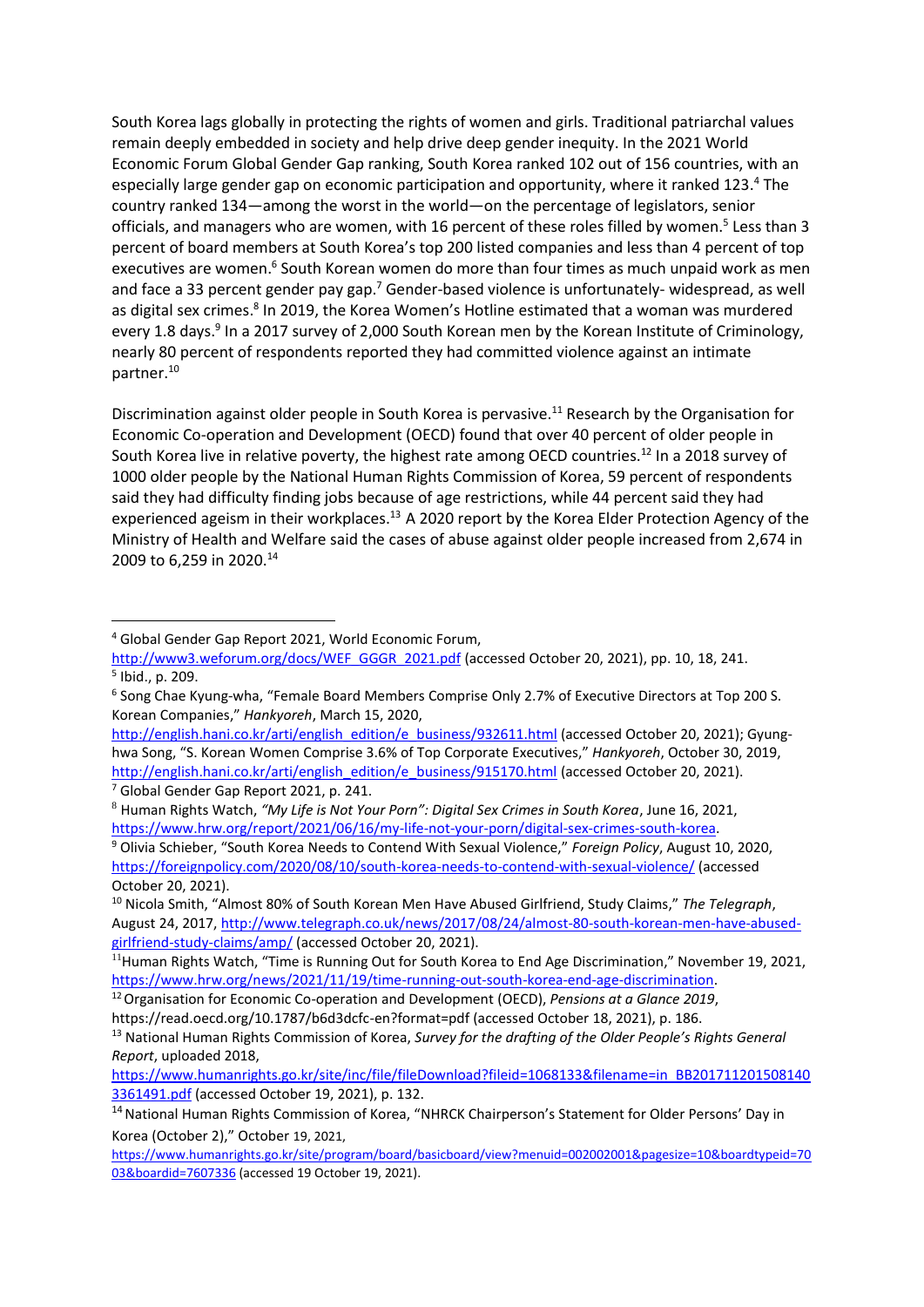Discrimination against people with disabilities is widespread. Children with disabilities, for example, can face significant difficulties obtaining an education.<sup>15</sup>

Discrimination based on race, origin, and ethnicity has also been a pervasive concern in South Korea. A 2020 survey from the National Human Rights Commission of Korea found that nearly 70 percent of foreign residents had experienced racial discrimination, with nearly 40 percent facing workplace discrimination and nearly 30 percent being refused a job.<sup>16</sup> North Koreans living in South Korea also face discrimination in accessing education, accommodation, and employment opportunities.<sup>17</sup>

Discrimination based on origin is also evident in the education law itself.<sup>18</sup> All Korean citizen children have a right to nine years of compulsory education, consisting of six years of elementary education and three of secondary education.<sup>19</sup> Although migrant children may have the right to attend school, they do not benefit from compulsory education. Under the UN Convention on the Rights of the Child, however, all children, regardless of national origin, have a right to free and compulsory primary education, and access to all other education, including further compulsory education, on a non-discriminatory basis.

South Korea has not adopted protections against discrimination based on sexual orientation and gender identity, leaving gay, lesbian, bisexual, and transgender (LGBT) people at particular risk. LGBT people are highly vulnerable to being fired, evicted, or subjected to other forms of harassment. LGBT children experience severe isolation and mistreatment in schools.<sup>20</sup> In recent years, LGBT parades and festivals have been targeted with intimidation and violence, and anti-LGBT sentiment surged last year in the wake of a Covid-19 outbreak.<sup>21</sup>

Lawmakers in South Korea have introduced comprehensive antidiscrimination legislation 11 times since 2007, but these bills have not been a priority for lawmakers despite wide support by majority of South Koreans. In 2020, 89 percent of those surveyed by the National Human Rights Commission of Korea supported the enactment of an antidiscrimination law.<sup>22</sup> In 2021, 100,000 citizens petitioned the National Assembly to enact an antidiscrimination law, and the Legislation and Judiciary Committee was obligated to review that petition by November 10, 2021.<sup>23</sup> However, on

<sup>18</sup> Framework Act on Education,

<sup>15</sup> You Soo-sun, "Disabled Children Struggle with Schooling," *Korea Times*, August 9, 2017,

[https://www.koreatimes.co.kr/www/nation/2017/08/181\\_234459.html](https://www.koreatimes.co.kr/www/nation/2017/08/181_234459.html) (accessed October 20, 2021). <sup>16</sup> Ock Hyun-ju, "7 in 10 Foreign Residents Say 'Racism Exists' in S. Korea," *Korea Herald*, March 20, 2020, <http://www.koreaherald.com/view.php?ud=20200320000695> (accessed October 20, 2021).

<sup>&</sup>lt;sup>17</sup> 2020 Settlement Survey of North Korean Refugees in South Korea, Korea Hana Foundation, March 2021, [https://www.koreahana.or.kr/data\\_room/pro\\_data.jsp](https://www.koreahana.or.kr/data_room/pro_data.jsp) (accessed December 9, 2021).

[https://elaw.klri.re.kr/eng\\_mobile/viewer.do?hseq=49091&type=sogan&key=2](https://elaw.klri.re.kr/eng_mobile/viewer.do?hseq=49091&type=sogan&key=2) (accessed October 20, 2021). <sup>19</sup> Ibid., arts. 1 & 6.

<sup>&</sup>lt;sup>20</sup> Human Rights Watch, "I Thought of Myself as Defective": Neglecting the Rights of LGBT Youth in South *Korean Schools*, September 14, 2021, https://www.hrw.org/report/2021/09/14/i-thought-myselfdefective/neglecting-rights-lgbt-youth-south-korean-schools

<sup>&</sup>lt;sup>21</sup> Ock Hyun-ju, "Korean Media's Focus on 'Gay' Club in COVID-19 Case Further Stigmatizes LGBT People," *Korea Herald*, May 8, 2020[, http://www.koreaherald.com/view.php?ud=20200508000751](http://www.koreaherald.com/view.php?ud=20200508000751) (accessed October 20, 2021).

<sup>22</sup> Kim Arin, "'Legislate Against Discrimination,' Human Rights Body Urges Lawmakers," *Korea Herald*, June 30, 2020,<http://www.koreaherald.com/view.php?ud=20200630000900> (accessed October 20, 2021).

<sup>23</sup> Yoon So-yeon, "Calls for Anti-discrimination Law Grow, but so Does Opposition," *JoongAng Daily*, July 11, 2021, [https://koreajoongangdaily.joins.com/2021/07/11/culture/features/antidiscrimination-equality-law](https://koreajoongangdaily.joins.com/2021/07/11/culture/features/antidiscrimination-equality-law-discrimination/20210711173307144.html)[discrimination/20210711173307144.html](https://koreajoongangdaily.joins.com/2021/07/11/culture/features/antidiscrimination-equality-law-discrimination/20210711173307144.html) (accessed October 20, 2021); Human Rights Watch, Joint Statement National Assembly of South Korea act swiftly to enact anti-discrimination legislation, November 11, 2021, [https://www.hrw.org/news/2021/11/11/national-assembly-south-korea-should-act-swiftly-enact-anti](https://www.hrw.org/news/2021/11/11/national-assembly-south-korea-should-act-swiftly-enact-anti-discrimination)[discrimination.](https://www.hrw.org/news/2021/11/11/national-assembly-south-korea-should-act-swiftly-enact-anti-discrimination)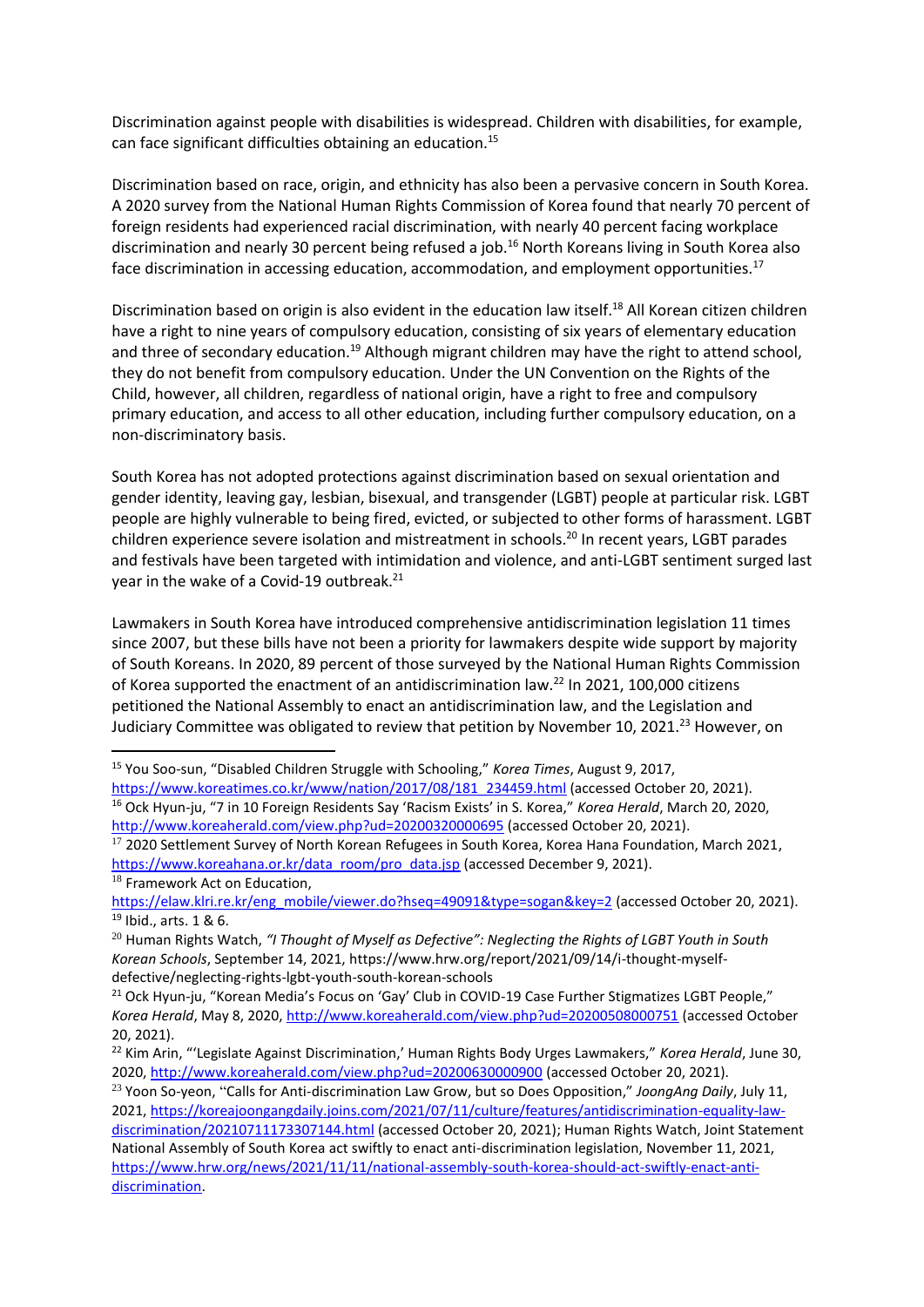November 10, the Legislation and Judiciary Committee announced it extended the review period until the end of the parliamentary sitting on May 29, 2024.<sup>24</sup>

On November 25, President Moon Jae-in called for South Korea to align its standards to international law and protect human rights of all marginalized groups.<sup>25</sup> We are aware the regular legislative session of the National Assembly ended on December 10, but the National Assembly will hold an extra temporary session from December 13, 2021, to January 10, 2022. You have a crucial opportunity to support President Moon's call, and respond to recommendations from within South Korea and from the international community to pass a law that would preemptively protect all marginalized minorities from discrimination as well as create systems to protect them if victimized.

We strongly urge you to pass comprehensive anti-discrimination legislation within this legislative session to support these long-overdue protections to safeguard the rights of all South Koreans and bring South Korea in line with its human rights obligations.

Sincerely yours,

Advocacy for Principled Action in Government African Observatory for Public Freedoms and Fundamental Rights Amnesty International Korea Cadal CIVICUS Equinox Initiative for Racial Justice European Network Against Racism FIDH - International Federation for Human Rights. Forum Asia Hall & Prior Health and Aged Care Group Han Voice HelpAge International Human Rights Watch Human Rights Without Frontiers ILGA Asia Imagine Africa Institute International Coalition to Stop Crimes against Humanity in North Korea International Federation on Ageing International Longevity Centre Canada International Movement Against All Forms of Discrimination and Racism International Network for the Prevention of Elder Abuse Minority Rights Group International Network for North Korean Democracy and Human Rights Open North Korea [Organization for Identity and Cultural Development](https://nam02.safelinks.protection.outlook.com/?url=https%3A%2F%2Foicd.net%2F&data=04%7C01%7Cyoonl%40hrw.org%7C0a6a3eecb891496ecb0508d9be8526aa%7C2eb79de4d8044273a6e64b3188855f66%7C0%7C0%7C637750302094269800%7CUnknown%7CTWFpbGZsb3d8eyJWIjoiMC4wLjAwMDAiLCJQIjoiV2luMzIiLCJBTiI6Ik1haWwiLCJXVCI6Mn0%3D%7C2000&sdata=yjr%2FFGRYK6ff85Z11UYEUaqRLoBdnE1IMAX2vekyQxE%3D&reserved=0)

<sup>24</sup> In Kyu-jin, "What is the Anti-discrimination Law? All Country Surprised," *Yonhap News Agency,* November 11, 2021,<https://www.yna.co.kr/view/AKR20211111148700797> (accessed December 9. 2021).

 $25$  Lim Hyung-sup, "South Korea Needs New Standard on Human Rights to Reflect Changing Times: Moon," Yonhap News Agency, November 25, 2021, <https://en.yna.co.kr/view/AEN20211125005500315> (accessed on December 9, 2021).